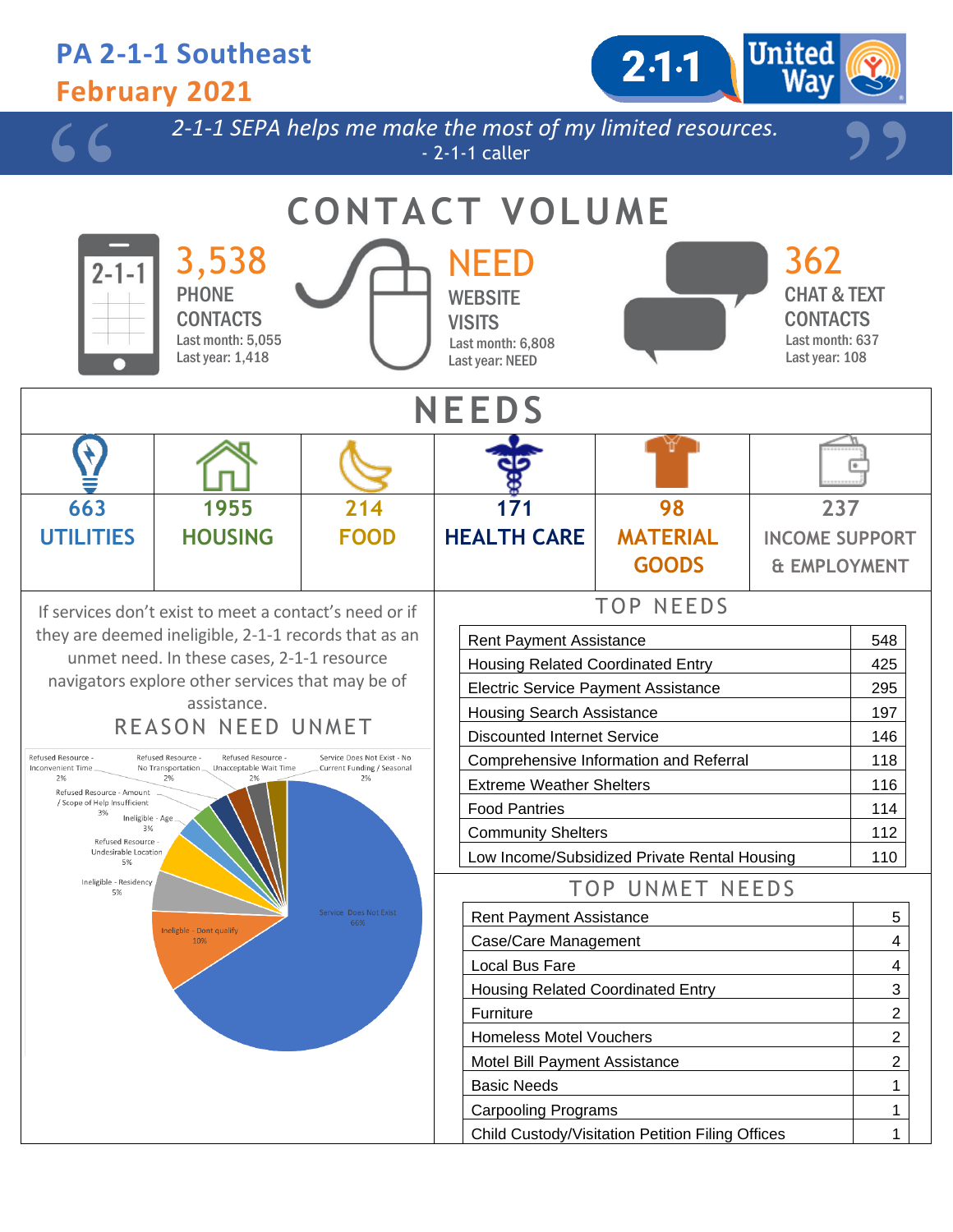### **PA 2-1-1 Southeast: February 2021 CONTACTS BY COUNTY**





# **DEMOGRAPHICS**



| Zip   | Count | Zip   | Count |
|-------|-------|-------|-------|
| 19320 | 326   | 19143 | 46    |
| 19401 | 238   | 19446 | 46    |
| 19464 | 182   | 19124 | 45    |
| 19382 | 81    | 19134 | 44    |
| 19380 | 78    | 19013 | 43    |
| 19460 | 67    | 19142 | 40    |
| 19139 | 53    | 19144 | 39    |
| 19121 | 50    | 19132 | 37    |
| 19140 | 50    | 19341 | 35    |
| 19335 | 48    | 19082 | 34    |

| <b>TOP REFERRALS</b>                                                                       |  |  |  |  |
|--------------------------------------------------------------------------------------------|--|--|--|--|
| Saint Vincent Depaul Society - Rent and Utility Assistance                                 |  |  |  |  |
| PA Housing Search Website                                                                  |  |  |  |  |
| Montgomery County Community Action Development Commission (CADCOM) - Emergency Assistance  |  |  |  |  |
| Your Way Home - Coordinated Shelter Entry and Additional Services - Montgomery; Norristown |  |  |  |  |
| <b>Chester County Coordinated Entry Line</b>                                               |  |  |  |  |
| <b>Community Association of Strawberry Mansion</b>                                         |  |  |  |  |
| PHLconnectED                                                                               |  |  |  |  |
| Office of Supportive Housing - Emergency Assistance and Response Unit (EARU)               |  |  |  |  |
| Emergency Shelter Allowance (ESA) - Montgomery                                             |  |  |  |  |
| City of Philadelphia - Covid-19 Emergency Rent                                             |  |  |  |  |